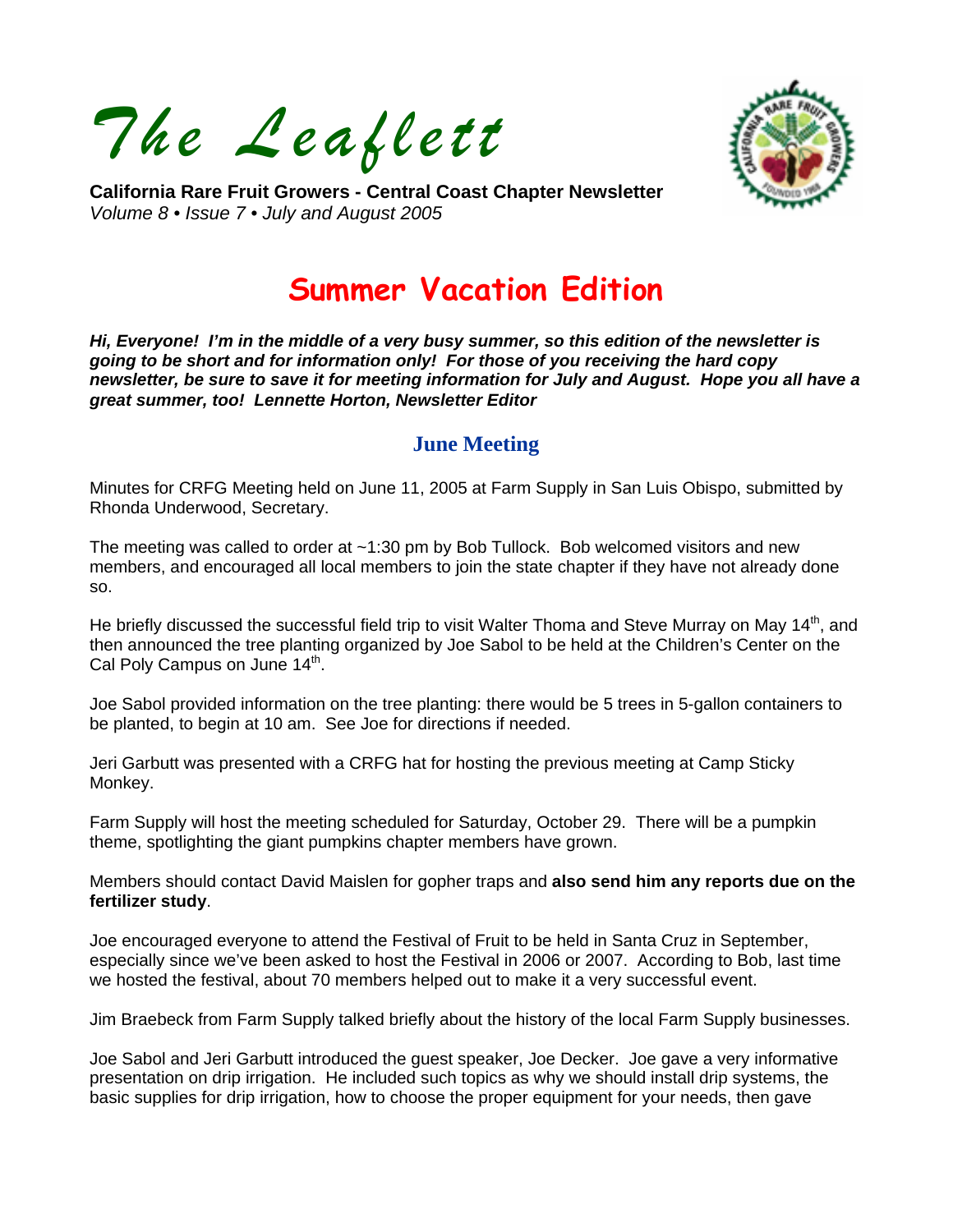helpful hints and answered questions on installing systems. He also provided 10% off coupons for anyone interested in buying drip irrigation supplies at Farm Supply.

The meeting adjourned at 2:55 pm, when we followed Joe into the store for more information on system hardware.

### **Are You Ready to Help?**

Our chapter has been invited to host the CRFG Festival of Fruit in 2006. If we take on this awesome task, we'll need LOTS of help to put on a fine event. Let our board members know how YOU feel about hosting the event here and while you're at it, let them know what YOU could do to help! Contact information is at the end of this newsletter.

#### **Announcements**

**What Fruit do You Grow?** Beginning in September, I'd like to feature articles on the rare fruits some of our members cultivate. Do you grow an interesting fruit for fun or profit? Would you like to share your experience with others? If so, please give me a call so I can interview you. My phone number is 474-6501.

**Welcome to Our Chapter:** Greg Halfman, Paul Ogren, Rachel Rosenthal, Pete Herrlich, and Mary Matakovich.

Web Site: Check our site at: [www.crfg-central.org](http://www.crfg-central.org/) to see what our web-master, Art DeKleine and his assistants, John and Choung Crowe and Pet and Marv Daniels are doing to keep us all informed.

**Join the Parent Organization:** Many of our chapter members are also members of the Parent association and, for those of you who aren't, perhaps you **should** consider joining. With parent organization membership you receive a wonderful color magazine, *The Fruit Gardener*, filled with great articles on fruit growing, news, many chapter activities and contacts. Dues are **\$30 annually** or **3 years for \$87**. Membership applications are available from **Joe Sabol**. Call him at **544-1056** if you can't find him at a meeting.

#### Calendar of Meetings – 2005

Meetings are held the **second Saturday** of the month and begin at **1:30 PM** unless otherwise indicated. Bring a friend, car pool, and, for most meetings, **bring a chair** for all in your party. What fun it is to be a member of CRFG!

**July 9—The Luffa Farm—Nipomo:** We will visit the greenhouses and herb gardens of this fascinating "fruit" farm at **1457 Willow Road** in Nipomo. Thanks to Carol Scott for setting up this program! See their website at: **<http://www.theluffafarm.biz/>Refreshments: A - G please.** 

**Note from Joe Sabol:** Have you joined our CRFG parent organization yet? If not, this may be a perfect time! At the Luffa Farm meeting on **July 9**, the first 10 people who write a check for \$30 and join CRFG will receive a Cherimoya tree in a five gallon container!!! These are not small baby seedlings! They are all at least 3 or 4 feet tall and they have been valued at \$25 to \$50 each!!! If you have been considering joining the State Association before the Festival in September, NOW is the time to write the \$30 check and be part of the group! If you are the first in line to join, you select the Cherimoya of your choice! They will be in the back of my Ford Ranger pick-up truck. If you do not know what a Cherimoya is--you are joining the right organization to learn!!!